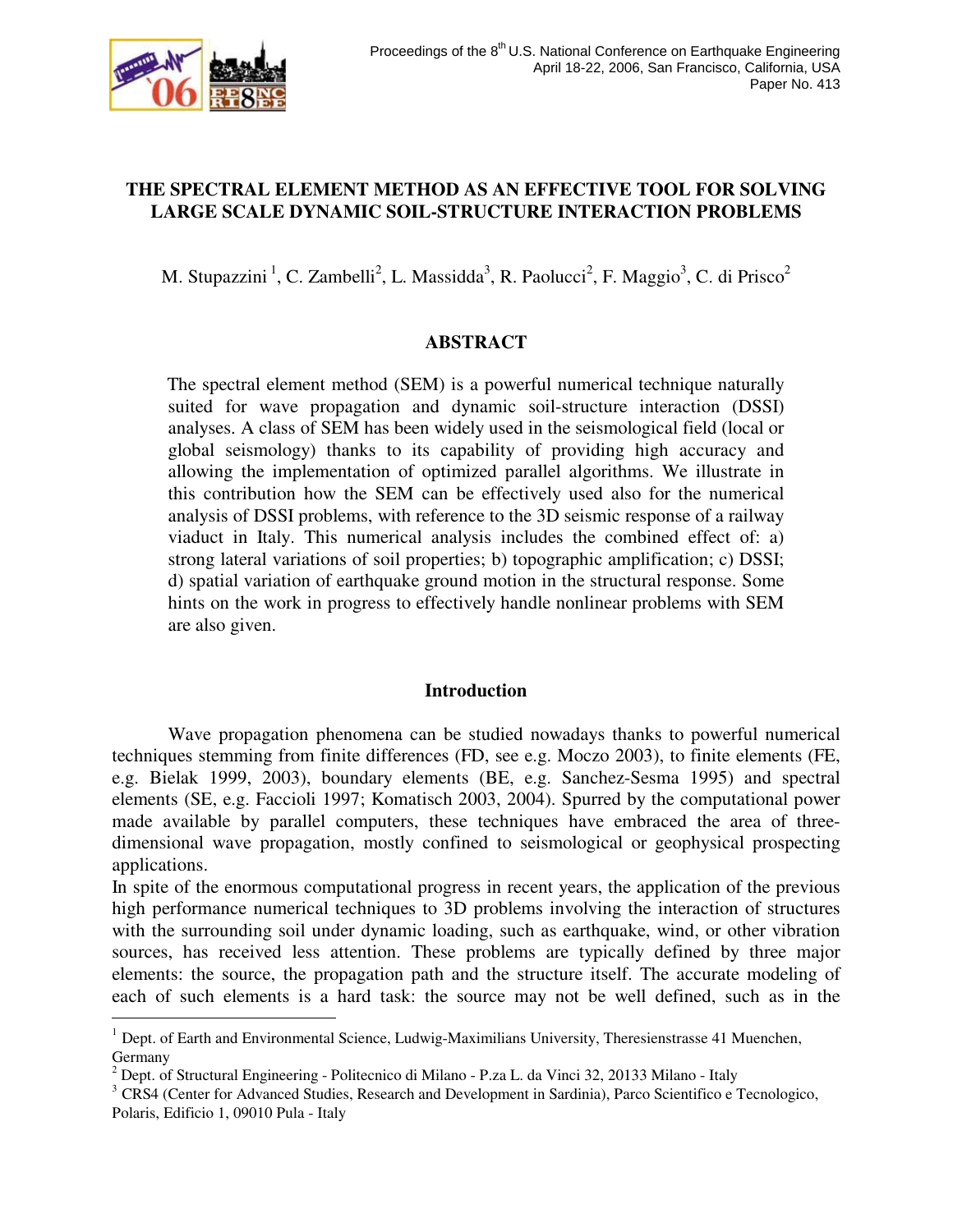earthquake case, or it may involve a very large frequency spectrum, such as for traffic-induced vibrations; the propagation path, in terms of spatial variability of dynamic soil properties, is seldom well constrained by suitable geophysical/geotechnical prospecting; finally, the dynamic behaviour of the structure and the supporting soil may be strongly affected by nonlinear effects, the influence of which can be assessed reliably only in few cases.

The simultaneous presence of all of these elements in the same numerical code makes the problem extremely difficult to be handled from the computational point of view, mainly due to the difference of scale dimensions of the various elements, that may range from fractions of a meter for the structure, up to hundreds or thousands of meters for the propagation path.

In this study a parallel spectral element method for modeling 2D and 3D wave propagation problems and capable of dealing with dynamic soil structure interaction (DSSI) problems is presented. Details of its implementation in a parallel environment is given elsewhere (Maggio 2005). After a short theoretical introduction of the SE approach, we will describe shortly the non linear visco-plastic constitutive model implemented in the numerical code, and will introduce an example of the 3D seismic response analysis of a railway viaduct in Italy.

### **SEM numerical tool: GeoELSE**

 The SE approach developed by Faccioli (1997) has been implemented in the computational code GeoELSE (GeoELasticity by Spectral Elements (Maggio 2001), (Stupazzini 2004), (Maggio 2005)), for 2D/3D wave propagation analyses. The most recent version of the code includes: (i) the capability of dealing with fully unstructured computational domains and (ii) the parallel architecture. While the former feature allows to treat problems involving complex geometries, the second is the natural approach for large scale applications.

The spectral element method (SEM) is usually regarded as a generalization of the finite element method (FEM) based on the use of high order piecewise polynomial functions. The crucial aspect of the method is the capability of providing an arbitrary increase in accuracy simply enhancing the algebraic degree of these functions (the spectral degree SD). On practical ground, this operation is completely transparent for the users, who limit themselves to choose the spectral degree at runtime, leaving to the computational code the task of building up suitable quadrature points and new degrees of freedom. Obviously, the increasing spectral degree implies the raise the computational effort of the problem.

On the other hand, one can also play on the grid refinement to improve the accuracy of the numerical solution, thus following the standard finite element approach. Spectral elements are therefore a so-called "h-p" method (Faccioli 1996), where "h" refers to the grid size and "p" to the degree of polynomials.

Referring to Faccioli (1997) for further details, we briefly remind in the sequel the key features of the spectral element method adopted. We start from the wave equation:

$$
\rho \frac{\partial u^2}{\partial t^2} = \text{div} \sigma_{ij}(u) + f, \quad i, j = 1...d(d = 2, 3)
$$
\n(1)

where *t* is the time,  $\rho = \rho(x)$  the material density,  $f = f(x,t)$  a known body force distribution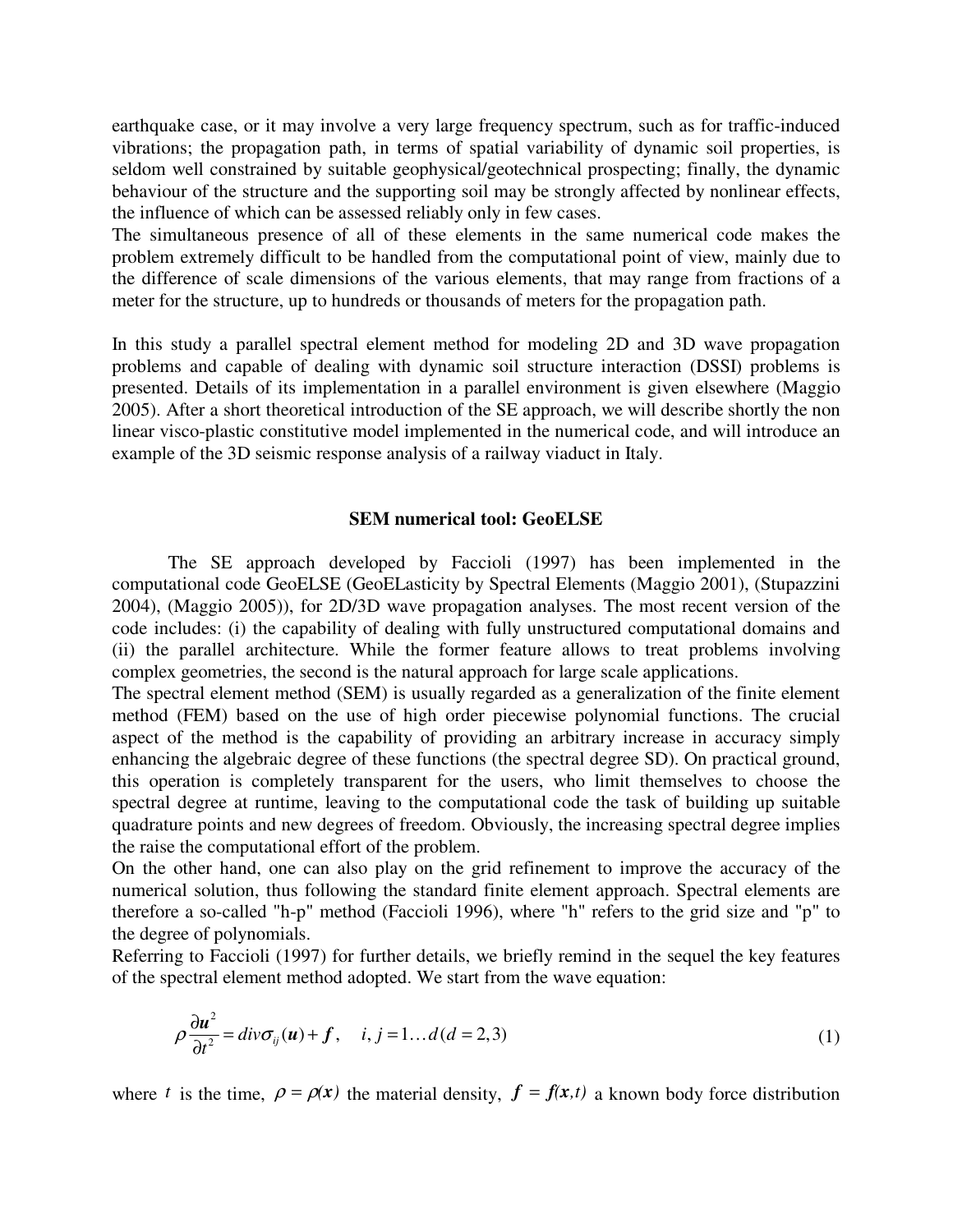and  $\sigma_{ij}$  the stress tensor, and introduce the Hooke's law:

$$
\sigma_{ij}(\mathbf{u}) = \lambda \operatorname{div} \mathbf{u} \, \delta_{ij} + 2\mu \, \varepsilon_{ij}(\mathbf{u}),\tag{2}
$$

where

$$
\varepsilon_{ij}(\boldsymbol{u}) = \frac{1}{2} \left( \frac{\partial u_i}{\partial x_j} + \frac{\partial u_j}{\partial x_i} \right),\tag{3}
$$

is the small-strain tensor,  $\lambda$  and  $\mu$  are the Lamé elastic coefficient, and  $\delta_{ij}$  is the Kronecker symbol, i.e.,  $\delta_{ii} = 1$  if  $i=j$ , and  $\delta_{ii} = 0$ , otherwise. As in the FEM approach, the dynamic equilibrium problem for the medium can be stated in the weak, or variational form, through the principle of virtual work (Zienkiewicz 1989), and, through a suitable discretization procedure that depends on the numerical approach adopted, can be written as an ordinary differential equations system with respect to time: For the measure of virtual work (Zienkiewicz 1989), and, through a suitable discretization procedure wends on the numerical approach adopted, can be written as an ordinary differential is system with respect to time:<br>  $\begin$ 

$$
\left[M\right]\ddot{U}(t) + \left[C\right]\dot{U}(t) + \left[K\right]U(t) = F(t) + T(t)
$$
\n<sup>(4)</sup>

where matrices  $[M]$ ,  $[C]$  and  $[K]$ , respectively are the mass, the damping and the stiffness matrix, vectors  $\vec{F}$  and  $\vec{T}$  are due to the contributions of external forces and tractions conditions, respectively. In our SE approach, *U* denotes the displacement vector at the Legendre-Gauss-Lobatto (LGL) nodes, that correspond to the zeroes of the first derivatives of Legendre polynomial of degree N (Abramowitz 1996). The advancement of numerical solution in time is provided by the explicit  $2^{nd}$  order leap-frog scheme (LF2-LF2) (Maggio 1994).

This scheme is conditionally stable and must satisfy the well known Courant-Friedrichs-Levy (CFL) condition:

$$
\Delta t \le \gamma \frac{\Delta x_{\text{min}}}{c_{\text{max}}} \tag{5}
$$

where  $\Delta x_{\text{min}}$  is the shortest spectral grid spacing,  $c_{\text{max}}$  is an upper bound for the wave propagation velocity, and  $\gamma$  is a positive constant strictly less than 1.

The key features of the SE discretization are the following:

- 1. Like in the FEM standard technique, (i) the computational domain may be split into quadrilaterals in 2D or hexahedras in 3D, (ii) both the local distribution of grid points within the single element and the global mesh of all the grid points in the domain must be assigned, (iii) many of these latter are shared amongst several spectral elements, (iv) each spectral element is obtained by a mapping of a *master* element through a suitable transformation and all computations are performed on the master element (Fig. 1). Research is in progress regarding the introduction of triangular spectral elements (Mercerat 2005).
- 2. The nodes within the element where (i) displacements and spatial derivatives are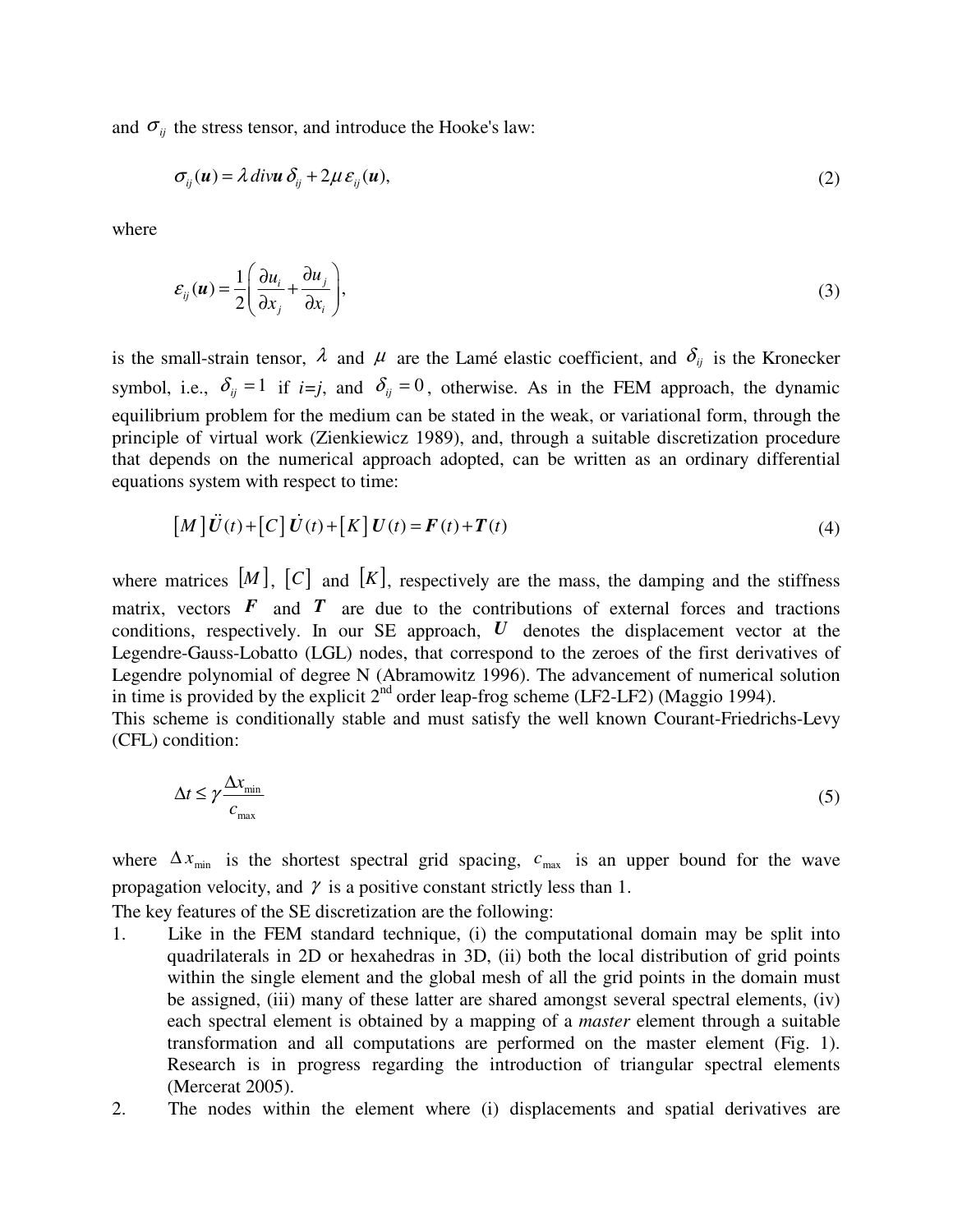computed, (ii) on which volume integrals are evaluated, are not necessarily equally spaced. An example of LGL nodes for spectral elements with different degree is shown in Fig. 2.

3. The interpolation of the solution within the element is done by Lagrange polynomials of suitable degree.

4. The integration in space is done through Legendre-Gauss-Lobatto quadrature formula. Thanks to this numerical strategy, the exponential accuracy of the method is ensured and the computational effort minimised, since the mass matrix results to be diagonal.



Figure 1. Computational domain is decomposed into a family of non overlapping quadrilaterals, obtained by a mapping of the master element through a suitable transformation (Casadei 2000).



Figure 2. LGL nodes within spectral elements with different degree N.

# **Constitutive model**

 The kernel described up to now follows the most simple way of interpreting the dynamic response of soils, that consists in defining an elasto-viscous model. In order to take in account the permanent displacement occurrence and to study the strain localization phenomena, a nonlocal viscoplastic constitutive model has been implemented in GeoELSE. This choice allows to avoid the loading-unloading criterion definition: it is not necessary to introduce the consistency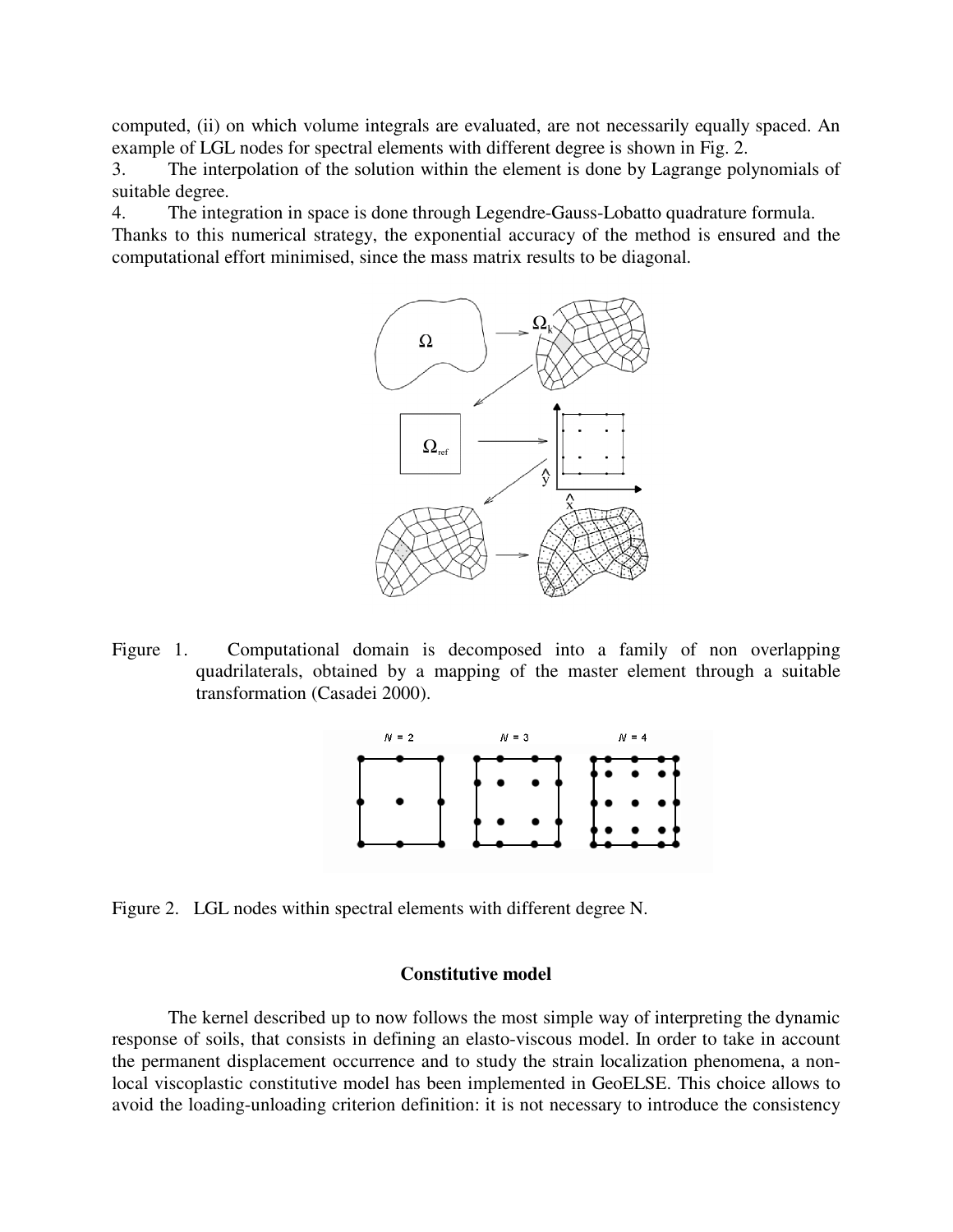rule, as the viscoplastic strain rate tensor (Eq. 7) depends directly on the function describing the viscous nucleus and not on the plastic multiplier. For this reason at any time step the irreversible rule, as the viscoplastic strain rational viscous nucleus and not on the postrain rate tensor  $\dot{\mathcal{E}}_{ij}^{vp}$  is known.

The constitutive model implemented in the GeoELSE code is briefly outlined here, with no specific description of the constitutive equations (yield function, plastic potential, hardening rule, etc.) and of the mechanical meaning of the constitutive parameters. For a thorough description of the theoretical aspects reference is made to di Prisco et al. (di Prisco 1996), (di Prisco 2002), (Zambelli 2004). In particular, the non-local viscoplastic version characterised by a set of constitutive parameters depending on the current relative density has been chosen. This is characterised by a single potential, by a non-associated constitutive relationship, by an anisotropic strain hardening and by a visco-plastic Perzyna's type flow rule (Perzyna 1963), (Perzyna 1966). is characterised by a single potential, by a non-associated constitutive relationship, by an anisotropic strain hardening and by a visco-plastic Perzyna's type flow rule (Perzyna 1963), (Perzyna 1966).<br>
The model is conce

The model is conceived in small strains; as a consequence, the strain rate tensor  $\dot{\epsilon}_{ij}$  can be plastic strain rate tensor  $\dot{\mathcal{E}}_{ij}^{vp}$ : *i*<br>*i* in<br>*i*<br> $\dot{\epsilon}_{ij}^{vp}$  : by the superposition of an instantaneous elastic strain rate tensor  $\dot{\epsilon}_{ij}^{el}$  and a delayed<br>train rate tensor  $\dot{\epsilon}_{ij}^{vp}$ :<br> $\dot{\epsilon}_{ij} = \dot{\epsilon}_{ij}^{el} + \dot{\epsilon}_{ij}^{vp}$ . (6)

$$
\dot{\mathcal{E}}_{ij} = \dot{\mathcal{E}}_{ij}^{el} + \dot{\mathcal{E}}_{ij}^{\nu p} \,. \tag{6}
$$

As far as the elastic strain rate tensor is concerned, we must stress that, conversely to what is in the previously cited papers, the compliance matrix is assumed to be isotropic, linear and independent on the effective pressure. The viscoplastic strain rate term is obtained by the Perzyna's approach, i.e. iously cited papers, the compliance matrix is assumed to be isotropic, linear and lent on the effective pressure. The viscoplastic strain rate term is obtained by the s approach, i.e.<br>s approach, i.e.  $\dot{\mathcal{E}}_{ij}^{vp} = \phi(f)$ 

$$
\dot{\mathcal{E}}_{ij}^{\nu p} = \phi(f) \frac{\partial g}{\partial \sigma_{ij}} \tag{7}
$$

where *f* is the yield function, *g* the plastic potential,  $\phi(f)$  the viscous nucleus and  $\sigma_{ij}$  is the effective stress rate tensor.

The model is capable of reproducing correctly the mechanical behaviour of granular materials under large strain cyclic loading thanks to the anisotropic hardening, of simulating the static liquefaction of saturated loose sand specimens, and of capturing the softening regime and the progressive decrease in dilatancy of dense sand specimens thanks to the evolution of constitutive parameters on the current relative density.

For example, GeoELSE, equipped with this constitutive model, allows to study the strain localisation in a homogeneous dry dense sand specimen loaded in bi-axial conditions. The sample is first isotropically consolidated under a confining pressure of 100 kPa, then axially loaded (Fig. 3a): the horizontal stress is kept constant while the upper boundary ( $\Gamma_4$ ) displacement rate is imposed equal to 1.4  $10^{-4}$  m/s and the lower boundary (Γ<sub>1</sub>) is kept fixed. Only one half of the entire specimen is analysed and the left boundary  $(\Gamma_2)$  stands for the symmetry condition (horizontal displacements are not allowed and the surface is assumed to be smooth). The shear band occurrence is evident both from the stress-strain curves (Fig. 3b) and from the snapshot, captured at  $\bar{t} = 43$ s (Fig. 4).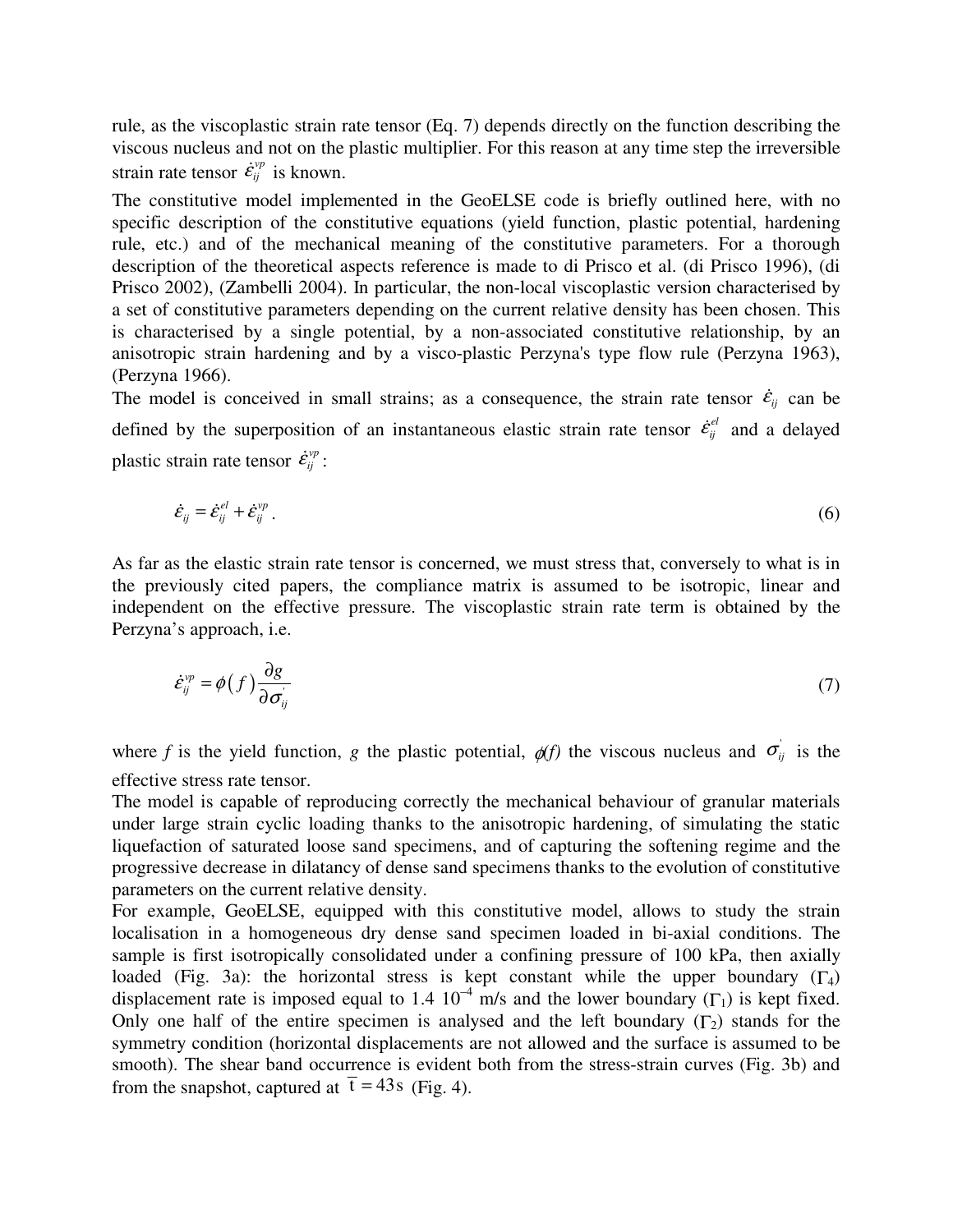

Figure 3. Bidimensional dry dense sand specimen (**a**), isotropically consolidated under a confining pressure of 100 kPa, axially loaded with a displacement rate equal to 1.4  $10^{-4}$  m/s, (b) stress-strain curves ( $\sigma_{yy}$  stands for the vertical load divided by the initial specimen area,  $\overline{\epsilon}_{yy}$  for the vertical displacement divided by the initial specimen heigth).



Figure 4. Deformed mesh (**a**) and accumulated irreversible strain tensor modulus (**b**)  $\mathcal{E}_{acc}^{vp} = \sqrt{2/3} \mathcal{E}_{ij}^{vp} \mathcal{E}_{ij}^{vp}$  relative to the time instant of 43 s obtained by the viscoplastic model with  $SD = 5$ .

## **Applied study case: Acquasanta viaduct (Genova, Italy)**

 The Acquasanta bridge is a brick masonry railway viaduct consisting of eleven circular arch spans, 18.5 m long, with the four central spans linked by an intermediate deck (Fig. 5, left side). The arches support two side walls, in brick masonry, crowned by a cornice of stone masonry at side-walk level. The maximum height of the walls is 11.8 m and their thickness is 0.9 m. The longitudinal axis of the bridge lies along an arc of circle. The piers are partly founded on weak rock and partly on stiff rock.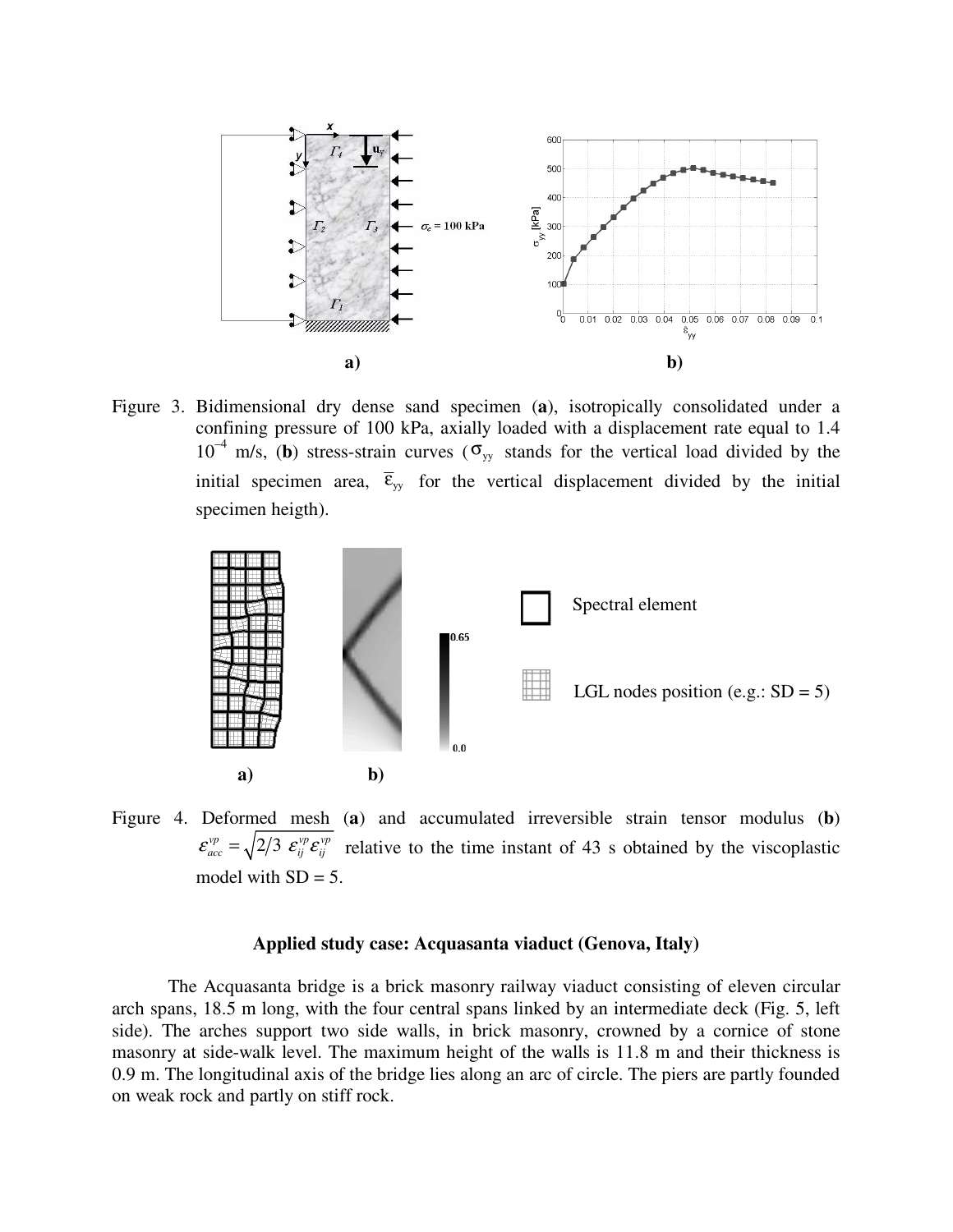The 3D seismic response of the Acquasanta bridge and of the surrounding area due to an incident vertically propagating plane wave is the object of the present study, reported in detail by Stupazzini (2004). Fig. 5 (right side) shows the 3D mesh adopted for the analysis. The investigated area is 2000 m long, 1750 m wide and 860 m deep. The model was designed to propagate up to 6 Hz, with a Ricker type time dependence of the excitation, shown in the bottom part of Fig. 5. The SE mesh consists of 38,569 hexahedral elements with spectral degree 2, corresponding to 323,792 grid points. The hexahedral elements dimensions range from some tens of centimeters to about 1000 m. The memory allocation is around 145 Mb and the single time step is performed in 1.41 s. on a single AMD Athlon XP 2000.

With this numerical mesh, the problem can be handled in its 3D complexity and the following topics have been analysed:

- dynamic soil-structure interaction;

- site amplification effects on seismic wave propagataion due to (i) topographic irregularities, (ii) surface soft soil amplification (caused by the superficial alluvium deposit shown in light blue in Fig. 5), (iii) lateral soil heterogeneity due to a subvertical fault (red line) delimiting schists and serpentine rock.



Figure 5. 3D model of Acquasanta bridge and the surrounding geological configuration. The investigated area is 2000 m in length, 1750 m in width and 860 m in depth . The model was designed to propagate waves up to 6 Hz in frequency and has 38569 hexahedral elements and 323792 grid points.

In principle, a near-field seismic source can be also introduced and non linear effects can be handled through the constitutive model introduced previously.

Displacement time-histories were recorded at several receiver points along the bridge, as shown in Fig. 5. Due to the lack of observational data, it was decided to produce a comparison between the results of the mesh previously described, excited by a plane wave Ricker wavelet ( $f_{max} = 6$ ) Hz,  $t_0 = 1.2$  s) propagating upward, and those obtained from a simplified analysis. The complete model will be denoted as "DSSI model", while the simplified one ("NoSSI model") is obtained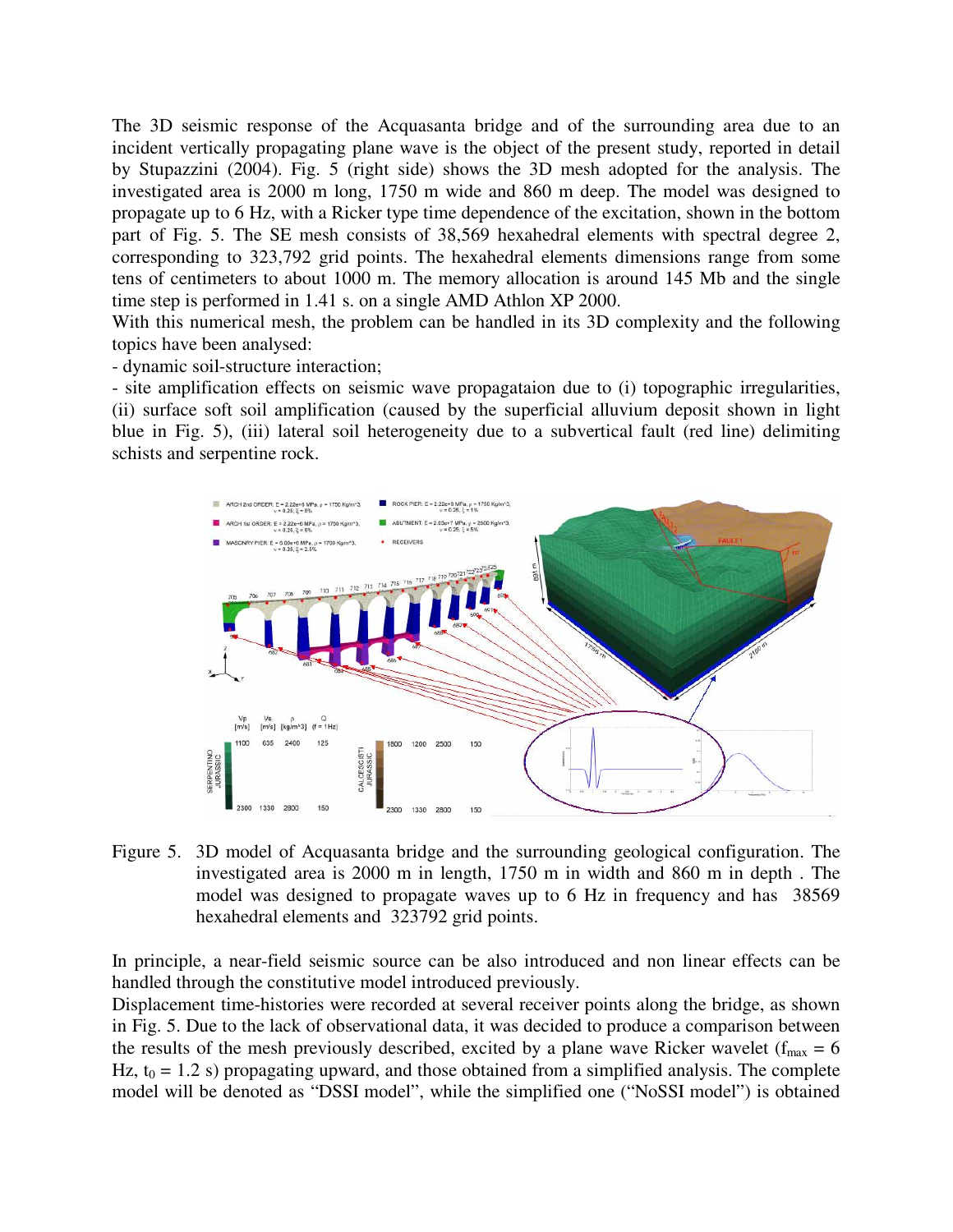by simultaneously applying to foundation points the same displacement time history, so that soil-structure interaction and wave propagation phenomena in the soil are neglected.

Fig. 6 (left side) shows the comparison between displacement histories of the "NoSSI" and "DSSI" models, recorded from receivers 681 up to 692, located on the base of each pier. It may be noted that:

- topographic effects can be observed comparing record 681 and 685: the former is clearly amplified compared with the latter, which lies on the bottom of a canyon;

receivers 688, 689 and 690 are amplified because of the alluvium cover;

different wave propagation velocity in calcareous schists and serpentine rock affects the time of the first wave arrival, even if it cannot be easily recognized.



Figure 6 *Left side* - Comparison between u<sub>x</sub> of "structure" (red line) and "soil-structure" (blue line) model computed at receivers 681 up to 692, located at the base of each pier. *Rigth side* - Comparison between  $u_x$  of "structure" (red line) and "soil-structure" (blue line) model computed at receivers 705 up to 725, located at the top of each pier and in the middle of the main arches.

Fig. 6 (right side) shows the comparison between displacement time-histories of the "NoSSI" and "DSSI" models computed at receivers 705 up to 725, located at the top of each pier and in the middle of the main arches. The differences between the two simulations are significant. Namely, it can be remarked that:

- the maximum values of the DSSI displacements are up to 10 times higher than the NoSSI ones; - DSSI time histories are significantly more complex compared with the NoSSI ones, along the entire bridge.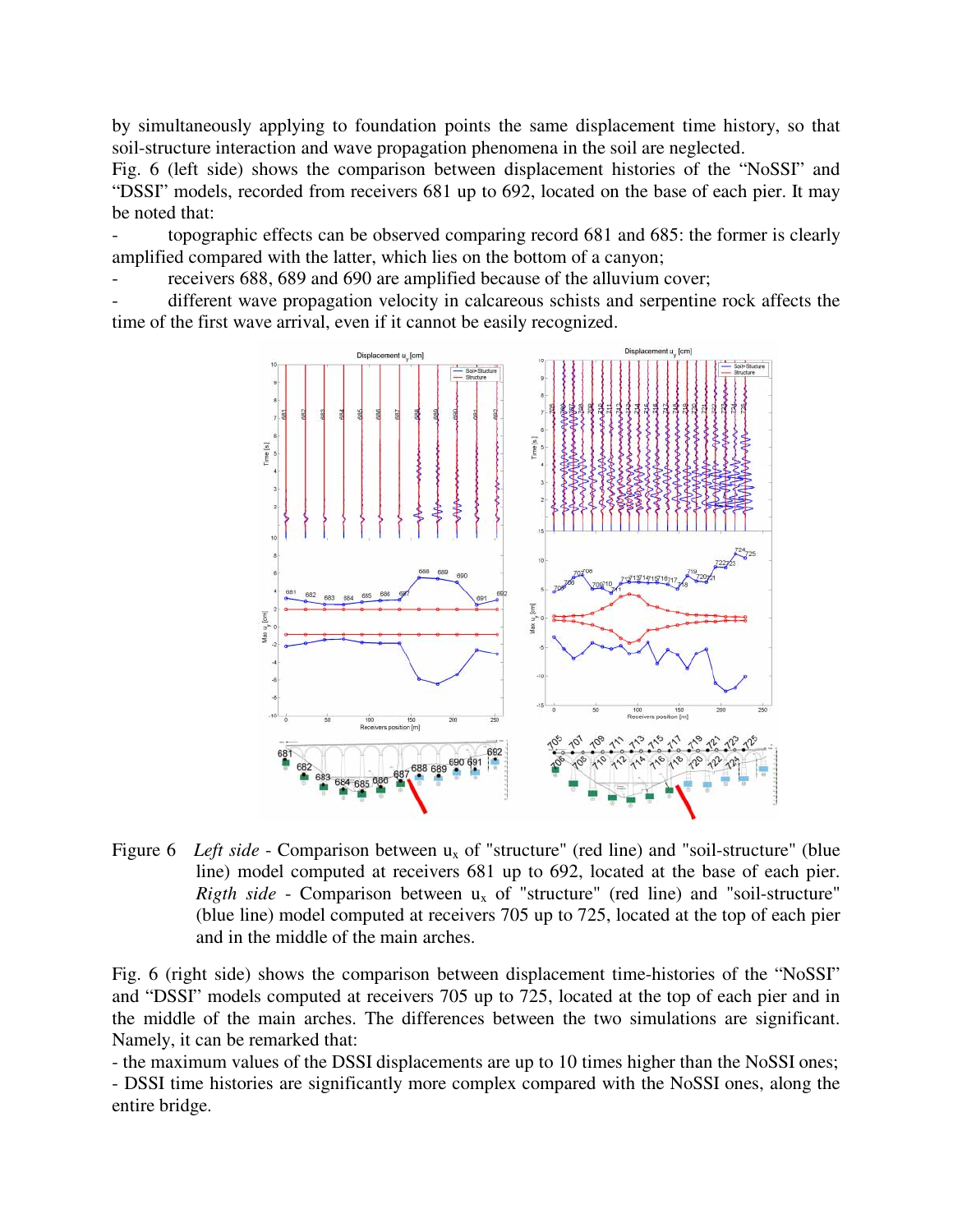#### **CONCLUSIONS**

The spectral element method has already become one of the most popular and effective approaches for numerical wave propagation analyses in the seismological field. This paper shows how it can efficiently deal also with challenging engineering problems such as complex 3D dynamic soil-structure interaction analyses, involving strongly heterogeneous media. Obviously in order to have a tool capable of solving the entire process from the source up to the structure ("end to end simulation") the kernel has been already equipped with an efficient visco-

plastic constitutive model. Implementation of the domain reduction method proposed by Bielak (2003), to couple domains of different size, is under way: its effectiveness for SE calculations has already been discussed elsewhere (Faccioli 2005).

### **Acknowledgments**

 This work has been partly supported by the European projects SPICE and DIGA. The contribution of E. Faccioli for addressing the Acquasanta viaduct analysis and of S. Lagomarsino for providing data on the same case is also gratefully acknowledged.

#### **References**

Abramowitz, M., I.A. Stegun, 1966. *Handbook of Mathematical Functions*, Dover, New York.

- Bielak, J., J. Xu, O. Ghattas,1999. Earthquake ground motion and structural responsein alluvial valleys, *J. Geotech. Geoenviron. Eng.* 125, 413-423.
- Bielak, J., K. Loukakis, Y. Hisada, C. Yoshimura, 2003. Domain reduction method for three-dimensional earthquake modeling in localized regions. Part I, *Theory Bull. Seism. Soc. Am.* 93 (2), 817-824.
- Casadei, F., G. Fotia, E. Gabellini, F. Maggio, A. Quarteroni, 2000. A mortar spectral/finite element method for complex 2D and 3D elastodynamic problems, *Computer methods in applied mechanics and engineering* 191, 5119-5148.
- di Prisco, C., and S. Imposimato, 1996. Time dependent mechanical behaviour of loose sand*, Mechanics of cohesive-frictional materials* 17 (1), 45-73.
- di Prisco, C., S. Imposimato, E. Aifantis, 2002. A visco-plastic constitutive model for granular soils modified according to non-local and gradient approaches, *Int. J. Num. Anal. Meth. Geomech.* 26 (2), 121-138.
- Faccioli, E., F. Maggio, A. Quarteroni, A. Tagliani, 1996. Spectral-domain decomposition methods for the solution of acoustic and elastic wave equation, *Geophysics* 61, 1160-1174.
- Faccioli, E., F. Maggio, R. Paolucci, A. Quarteroni, 1997. 2D and 3D elastic wave propagation by a pseudo-spectral domain decomposition method, *Journal of seismology* 1, 237-251.
- Faccioli, E., M. Vanini, R. Paolucci, M. Stupazzini, 2005. Comment on "Domain reduction method for three-dimensional earthquake modelling in localized regions, Part I: Theroy" by J. Bielak, K. Loukakis, Y. Hisada, C. Yoshimura, and "Part II: Verification and applications", by C.